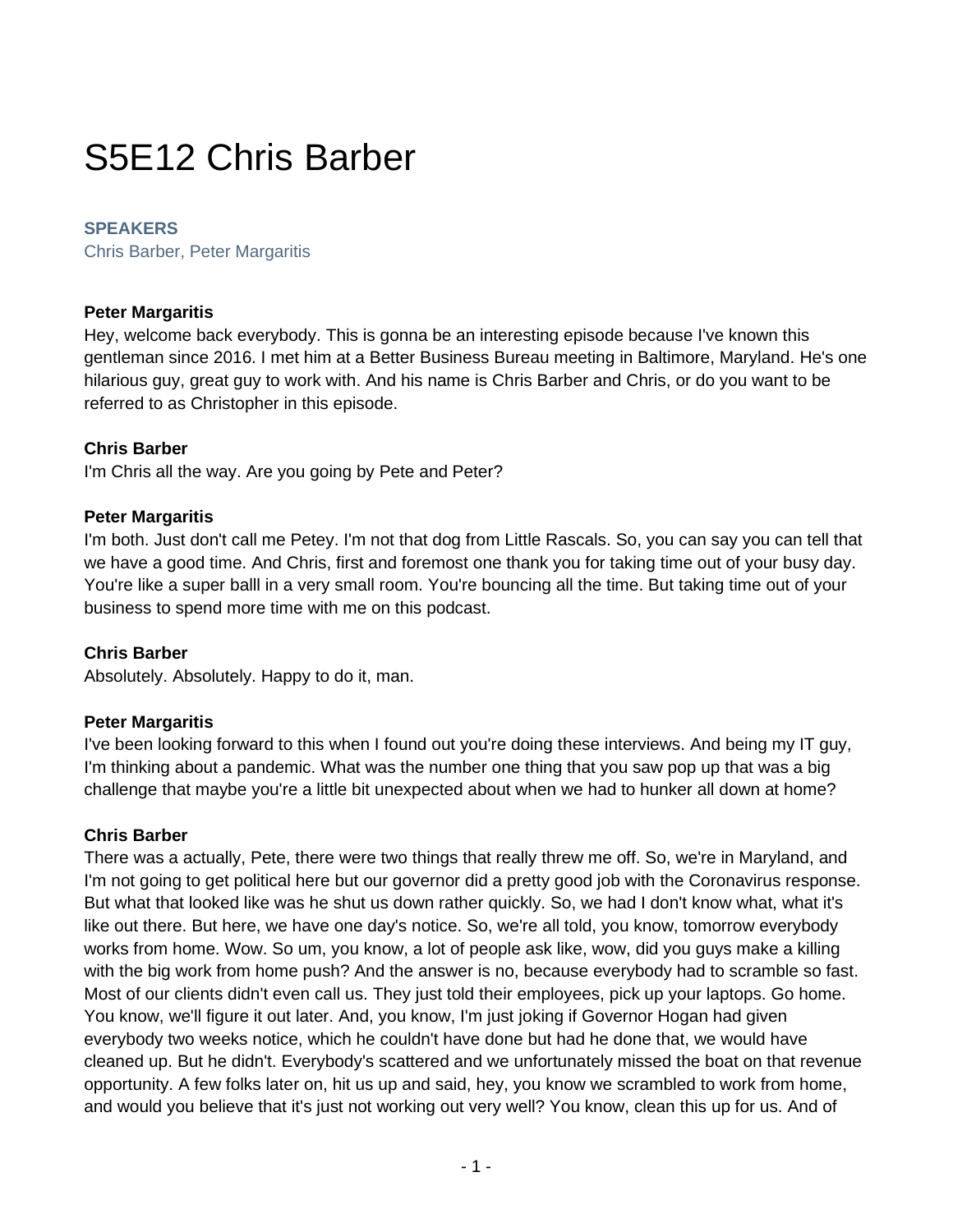course we did. But um, yeah, it was weird. I never anticipated a phenomenon like that. So, that was one thing. And then the other thing was cybersecurity attacks went through the roof. It was crazy. You know, we we handle security for quite a few operations, and the targeted phishing attacks and firewall attacks and just the malware in general, skyrocketed. It was clear that the bad guys were convinced this COVID-19 thing was a revenue opportunity for them. And um, you know, it made our job harder, but I suppose you could also say it made us a little more relevant too,. So, I guess that was a good thing. But it was very surprising the uptick. There's always been an upward trend of that, but, you know, it's depending on how you define the metrics. It was like a two or three fold increase, just like that March 2020. It was really crazy.

# **Peter Margaritis**

So, I would assume a lot of these attacks were going on in large organizations. Was it also happening on smaller ones as well? I mean, were they....

# **Chris Barber**

Oh, yeah. So, depending on what you're talking about. The effort level on the part of the bad guy is really not any different large entity, small entity. It's pretty low barrier to entry, if you will, to launch a lot of these attacks. So um, there is a presumption among a lot of these bad guys where they're, the smaller entities are less fortified, the security's lower, maybe perhaps more gullible. They might not have formal training on what to look out for as far as like your email goes, stuff like that. So, you know, small businesses are constantly under attack, and that's kind of the space that we play in. We specialize in the smaller small businesses. So um, you know, they NEED IT security, just as good and just as badly as, say, a 5000 seat entity, but they don't have the budget for that. And that's kind of what we've always hung our hat on is that we cater to that aspect of the community.

#### **Peter Margaritis**

Well, being a client of yours and I have not been attacked, so I guess your security is keeping the bad guys away from me, and I greatly appreciate that.

# **Chris Barber**

Thank you.

# **Peter Margaritis**

I'm suspicious of all emails and texts and stuff anymore, that just don't look right or feel, right. But I imagined that that kind of that part of the business is that the attack slowed down as we've gotten deeper, deeper into the pandemic?

#### **Chris Barber**

Not really, not really. There wasn't any additional crazy upticks, but they kind of went up and stayed up. So, not sure what that's all about, but um, it was important pre... it was important to have a good security posture pre-pandemic, but it's even more important to have one now.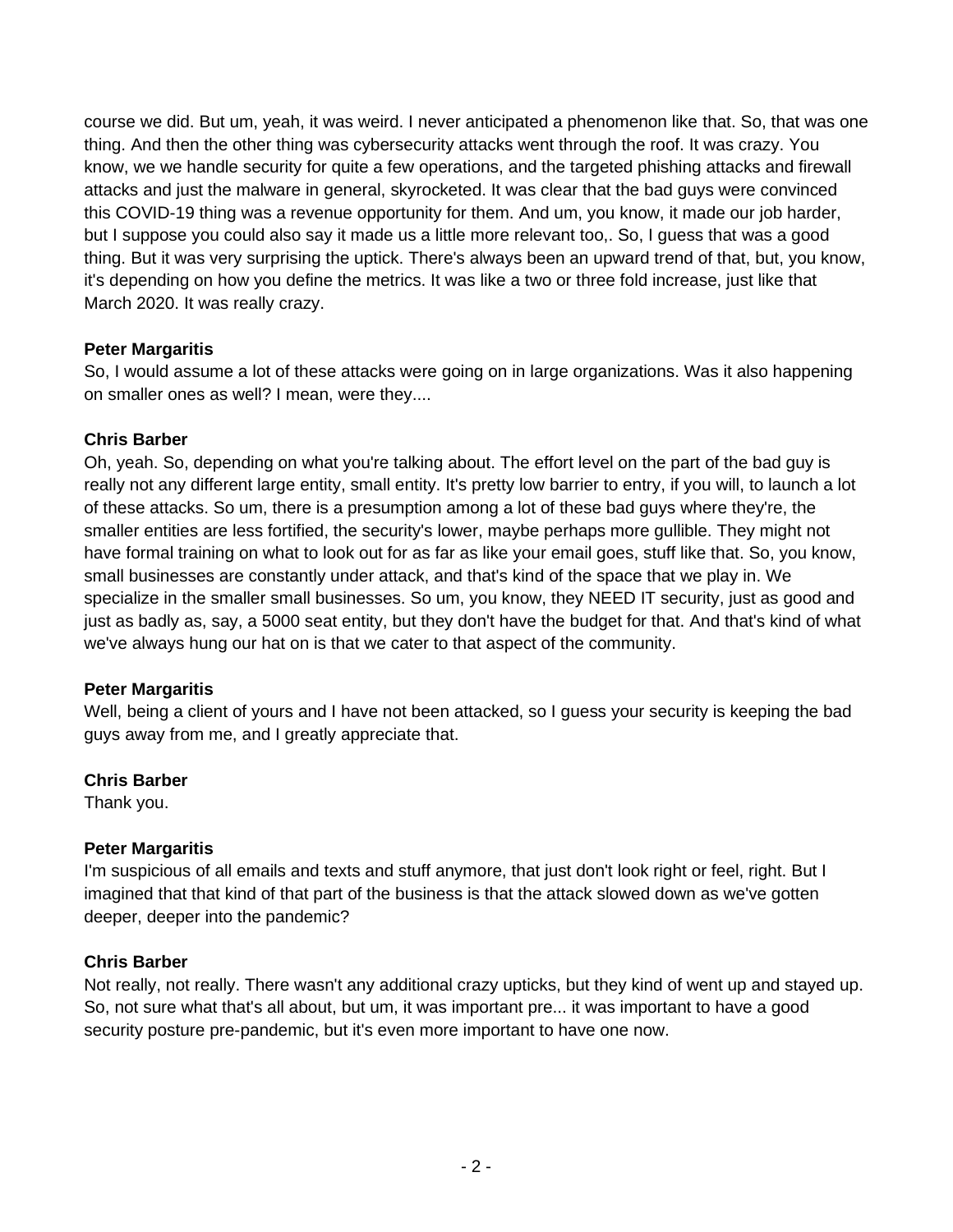Prior to the pandemic, I got a call from the guy who developed my website there for years. He goes, "Did you make a nasty joke about Putin and the Russians?" "No, why?" "Well, apparently their attacking your website. We've been able to keep them away." I don't..I don't mess with Putin. Not one bit.

### **Chris Barber**

I wouldn't recommend it.

# **Peter Margaritis**

I wouldn't know. Not one bit. Yeah, me walking down the streets of Worthington, Ohio and somebody will put like a knife up against my neck and next thing you know, boom, there we go.

# **Chris Barber**

No more Margaritis.

# **Peter Margaritis**

And we've killed that inflammation that Margaritiss. So, I mean, eventually, this will all come to an end. Eventually, we will be past this pandemic and vaccines will be out there. There might still be a few, some people who wear masks. Well, what do you see as that next big challenge as we begin to navigate away out of this pandemic and getting back to... I've heard a few places that people want to kind of restore what we've been. I don't think we can do that. But what does that future look like?

### **Chris Barber**

No, it's hard to say. You know, owning a...being a business owner is like a pretty difficult proposition in normal times, and now you've got this thing. You know, the short answers nobody knows. Because we've never really gone through this before but um, you know, it's funny, I don't know if you've seen this, but it's, it's really polarizing. It seems like everybody is all for going back to the office or all for staying at home. I have not met anybody that's like, well, could go either way. I don't really care. You know, like everybody's got an opinion. So, I had been advocating for well over a decade before the pandemic that we should be seeing more work from home behavior. The technology is certainly there. But also if you have a job where your output is measurable, which is a lot of jobs. There's not a whole lot to talk about. You know, it's really, at that point, kind of an old school proposition to say, well, I need to see the person and I need to make sure they're sitting at their desk. You know, if you're a salesperson with a sales quota, and you're hitting it, does anybody really care if you're in your pajamas, or if you only clocked in for four hours that day? I mean, if you're getting your job done, you're getting your job done. So, I think some of this work from home shift is going to be permanent and probably for the betterment of everybody. But, uh, you know, and then of course, you get the whole commercial real estate, like what's, what's that gonna do? You know, we're in the process of... we rent a Commercial Suite right now, but we were in the process of looking to buy something and, you know, now you're like, do we wait, see what happens? You know, because it's just such a state of flux right now. But, um, the security attacks, they're real, you know, so we're throwing most of our R&D behind staying ahead of these bad guys and keeping everybody safe.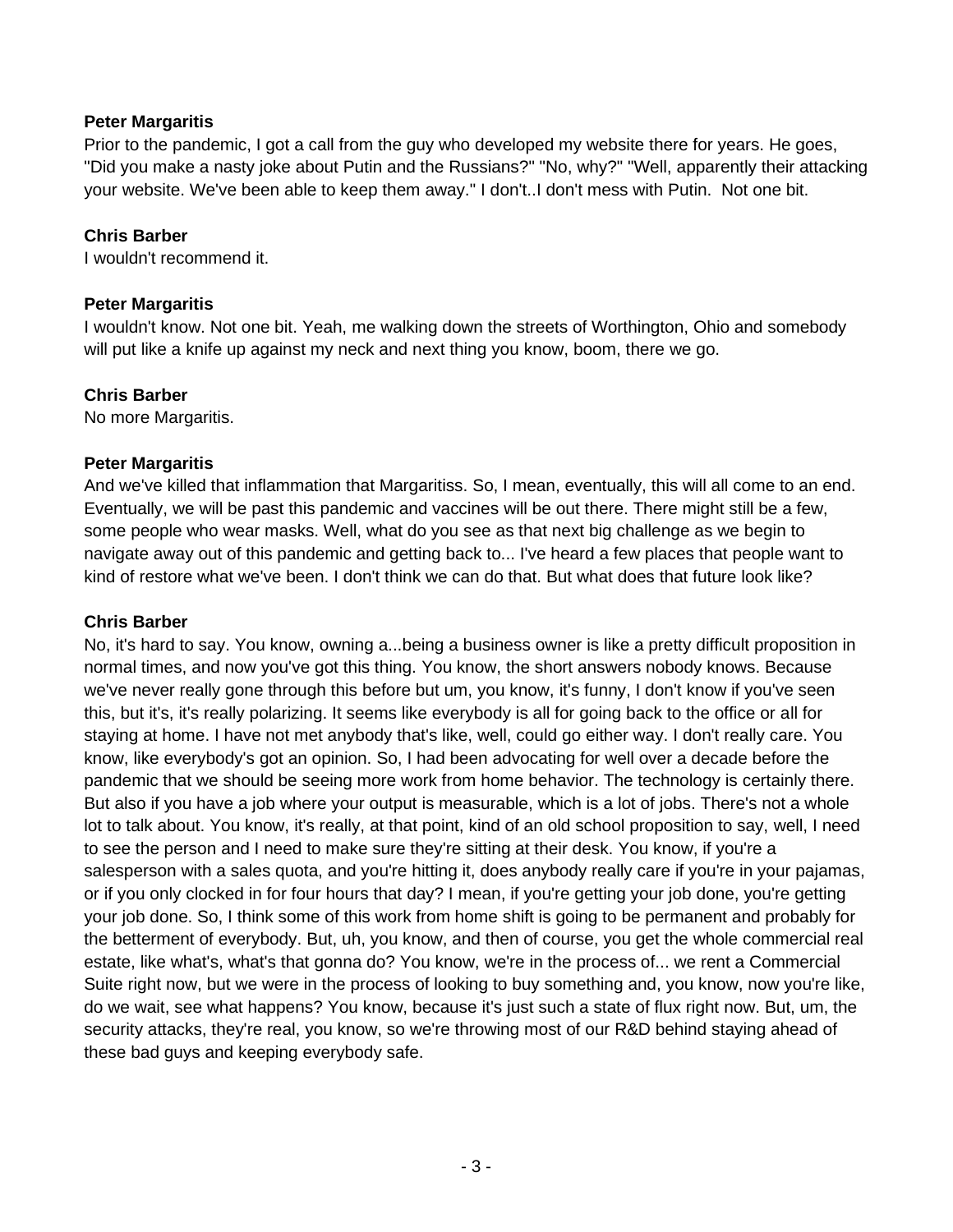So, where you're at right now is that your corporate office or is that your home office?

#### **Chris Barber**

This is the home one.

#### **Peter Margaritis**

So, I was going to say. It has that feel more of a home office. You've got your putting green behind you with your handful of golf balls, and the lightsabers. And the lightsabers, you know. And all of your conference badges and stuff. And that's funny you should mention that because that was one of my questions when the pandemic hit. A lot of people have grown to find out we're more productive at home than we weren't the office and reduce that footprint, that commercial real estate footprint. It's an organization's... Let me ask you this question. One of the things that I thought about when the pandemic hit, and we all had to go home and work. How secure and you're talking about, about how secure is someone's network, and they're picking up that cost. So, were you able to your client, say you have 10 employees...were you able to go in and help them get set up or when you had to go clean some stuff up or you're working with them directly one on one, or did the owner saying we need to pick up the cost and make sure that we've got this more of a permanent type of nature? The lightsabers.

#### **Chris Barber**

Yeah, for the most part, it was on the employer. What was interesting was, um, you know, so many things in IT, and probably every business, but certainly IT, you know, if you say you want to make a secure environment, there's like 1000 ways you get there. You know, and a lot of it comes down to, you know, the IT providers philosophy. We've always subscribed to a school of thought that you should take security down to the endpoint level. So, basically the computer level. So, you can do network level, you can go beyond the network level, but you could just you could also just focus on the computer itself. And that's always been the primary way that we deliver security. And I was at a luncheon a few years ago, where they had the cybersecurity Director of the FBI for, it's kind of weird how they put together Maryland and Delaware. I don't know why they put those two together. But he was giving a talk to a whole bunch of IT providers and he asked the room he's like, how many of you folks are focusing strictly on the endpoint level? And I was the only person to raise my hand. But he said, that guy right there, he's doing it right. You know, we're the FB,I so here's why. So, it's always been a good strategy. So, what ended up happening, Pete, is when everybody started working from home, for the most part, the security they had in place, that's all they needed, you know. Which I couldn't tell you that we had that kind of a crystal ball and we knew that everybody's gonna work from home but, you know, it scaled well. You know what I mean. So, in certain circumstances, we had to ramp up the security a little bit, but for the most part, I mean, it just worked. And it's funny what you were saying about the commercial real estate, you know, I'm broadcasting live from my own house. Before the pandemic, I took a business development class at Johns Hopkins that was, gosh, I guess it was about three months, and involve being out of the office one, sometimes two full days a week, which is a big ask for a business owner.

#### **Peter Margaritis**

Yeah.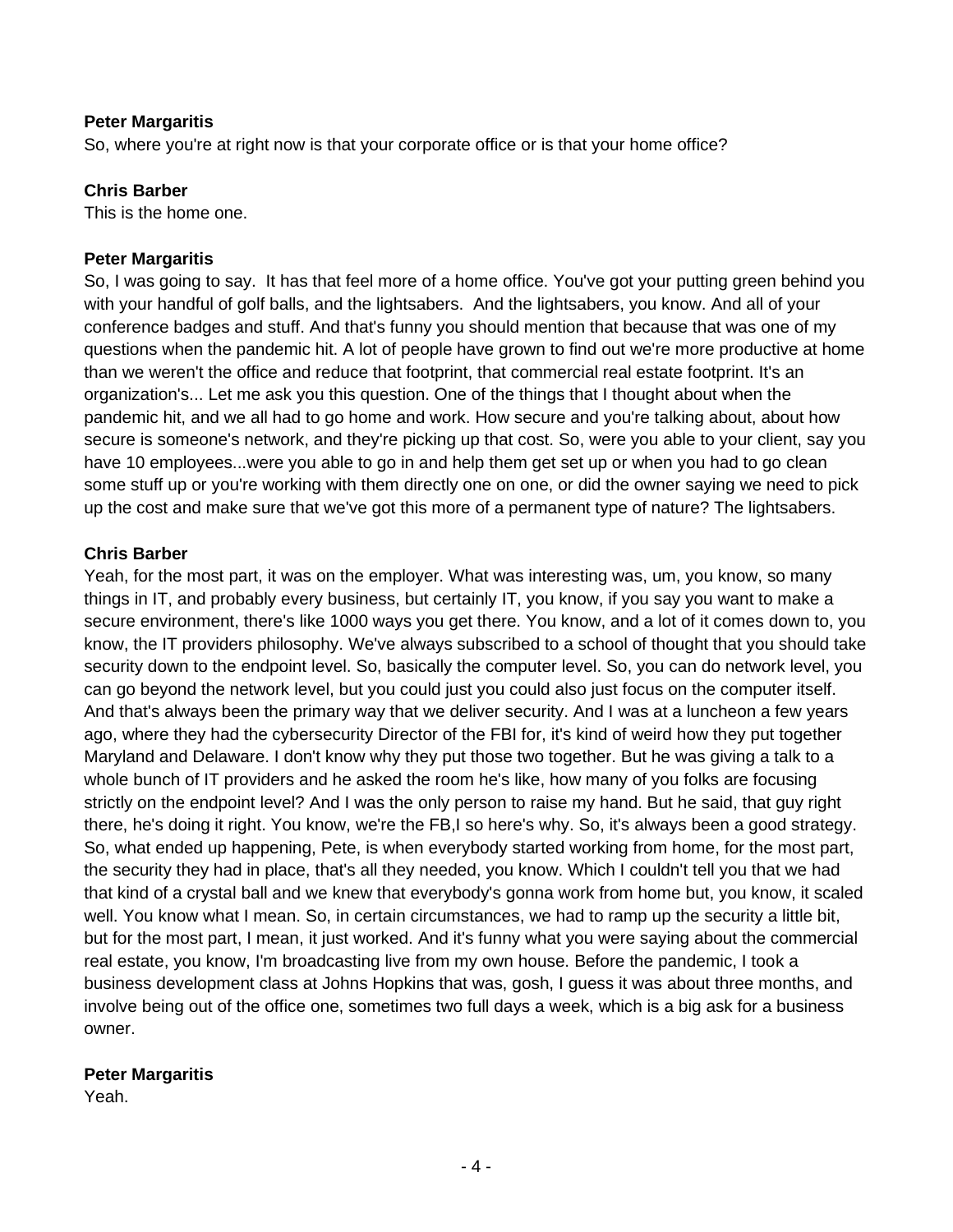# **Chris Barber**

And um, I was talking with somebody who graduated from the program and she said because she was missing an action every Thursday, that when she graduated from the program, she owns a restaurant in Fells Point in Baltimore. She said, um, I just started working from home on Thursdays, the staff was just me not being there. And I got so much work done. And I'm like, oh, that's brilliant. I'm going to do that. So, pre-pandemic, right before the pandemic, I started working from home on Thursdays, and I only can pull it off about every other week. You know, things kept getting in the way. I kept getting dragged into meetings where like, there were just so many people, I couldn't ask them to reschedule it. Um, and then the pandemic hit and I was like, alright, well, you know, like a lot of businesses, we were considered essential. So, we were open. The office is open, but we weren't having folks, you know, other folks come in. And I wanted to keep every staff member in their own room. I felt like that was kind of a safer way to spread it out a little bit. But that involved...we have some folks that are already working from home, but that involves me working from home all the time. And, you know, suddenly I went from maybe one day every other week to five, six days a week without fail. And it's weird, man. You know, the first thing that hit me I don't know if this happened to you, but I didn't realize how much time I spent in the car. So, when we got locked down, I'm like, Dude, I just got two to three hours a day back by not driving. Wow, I was driving all the time. You know, that's crazy. That's crazy. All these hours just suddenly fell into my lap. It was great.

#### **Peter Margaritis**

Yeah, I... Well, I've been working at that time I was working from home for a number of years. So, when it hit, I just I didn't even flinch. Except on my side of it was, I had two full-time FTEs in my house. My wife and son, and they really weren't worth a damn. I tried to put them on a warning. Tried to fire them. Tried to do everything. It's like nope couldn't do it. They wouldn't listen to me. The only two that would listen to me was the two dogs. They were part-time. So, I was like, but I'm... you know, but I during the pandemic and I got real claustrophobic. And I got a buddy who had some space. He said, "Look, I've been talking about you know, subletting this space. You want to give it a try?" And I said yeah. And there at first going, I'm driving to work. This is so cool. I'm in traffic again. I forgot what this was like. It was short lived. It was short lived. It's like it was just like the opposite effect. But then, then as I started coming down here more and more, I went, Okay, the human interaction still is critical to some degree, just that, you know, this is interaction like that face to face, no screen behind a computer or anything like that. It just, it was fun again. It was absolutely fun again, because I remember when I moved into my office at home, I was done with this day in day out grind. So, there's some type of balance that's out there. As we begin to wrap up, I do have an interesting question that just popped into my head because that was looking at your LinkedIn profile. You've been in business for 22 years. So, you must have started when you were 10?

#### **Chris Barber**

Aww, man. You're awesome. Pete. I was twelve.

#### **Peter Margaritis**

Did you just start on your own or did you have a couple of people at the time?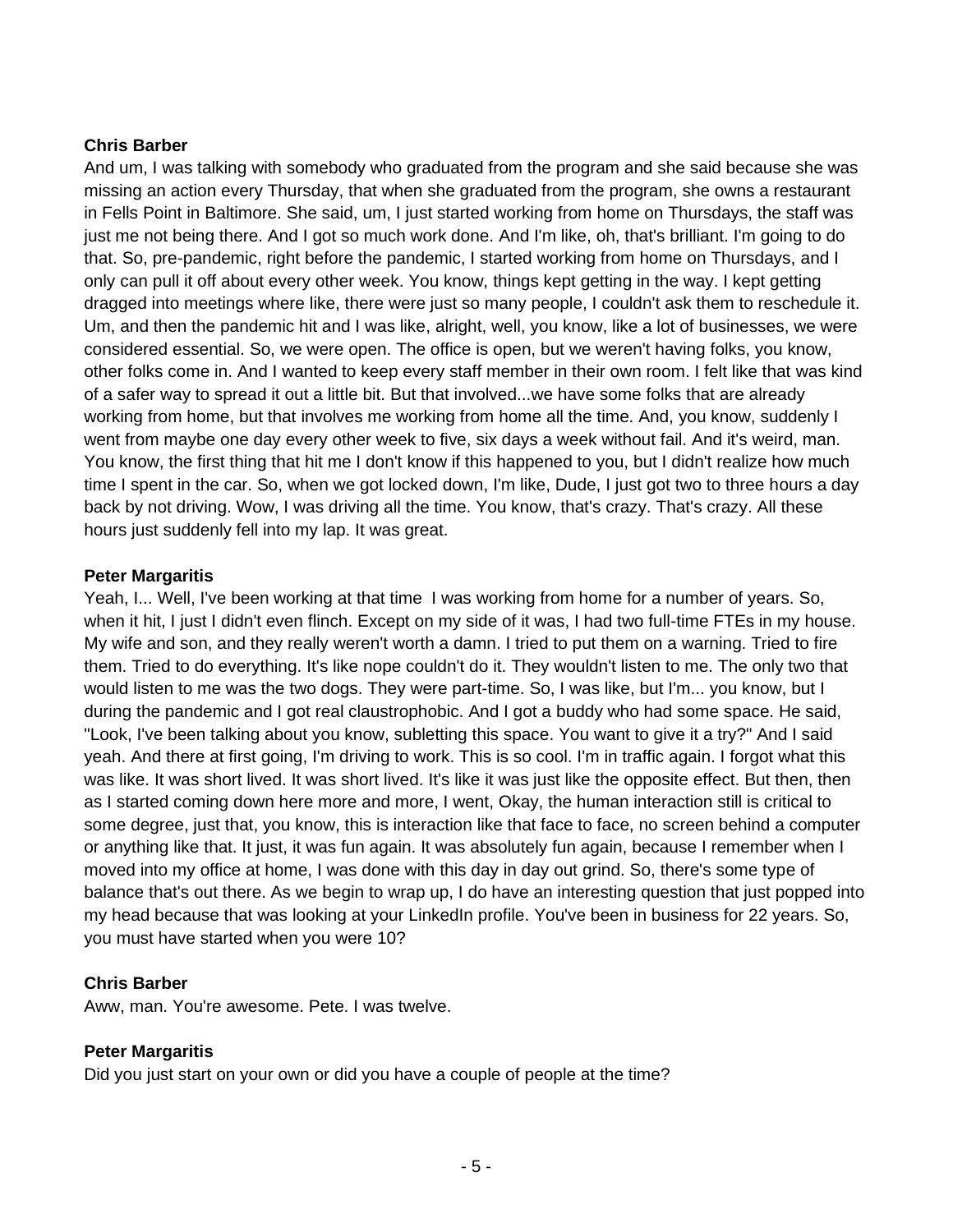# **Chris Barber**

I started off on my own. Did I ever tell you the origin story?

### **Peter Margaritis**

No.

# **Chris Barber**

I'll give you the fast version. So, I used to be an auto theft investigator. And that was way more fun. Um, long story short, I felt like, you know, the technology was going to evolve in a way where that industry was going to kind of sort of disappear, which is largely what's happened. So, I was planning a new career change and decided to build a computer and see if IT was the answer for me. And end up having to engage with a computer repair place and discovered that this industry is just chock full of terrible terrible, god awful customer service. So, I was like, Wow, if I started an IT company with good customer service that focuses on the client, wow, that would be like a key differentiator. So, that's how it all got started. At my girlfriend at that times dining room, and um, you know, the rest is history. So, 22 years in business as of a few weeks ago, and we've won more awards for our customer service than all the IT companies in the area. There's 1637 of us. So, that's what we get excited about.

# **Peter Margaritis**

So you start off by yourself How many employees do you have now?

# **Chris Barber**

I like to say we're a huge organization. There's seven of us.

#### **Peter Margaritis**

Seven of you.

#### **Chris Barber**

Including me.

#### **Peter Margaritis**

That's still seven mouths and seven families. So, thinking what would you do different back then if you knew what you knew now?

#### **Chris Barber**

Oh, gosh. That's always such a good question. I, um, owning a business is not for the faint of heart. You know, it's like doing a high wire act with no net, you know, and it's scary. And if you make the wrong mistake, sign the wrong contract, you might not have a house anymore. You know, it's crazy, the risk. So, I've always been very, very cautious and very conservative. Um, because I don't want to lose my house or you know, I don't want to be in a situation where I can't feed the kids. But I'm looking back, I think it was a little too cautious, because that could stifle your growth as well. So, it's a balancing act. I think if I could find a younger Chris, I'd be like take chances, man! You're onto something.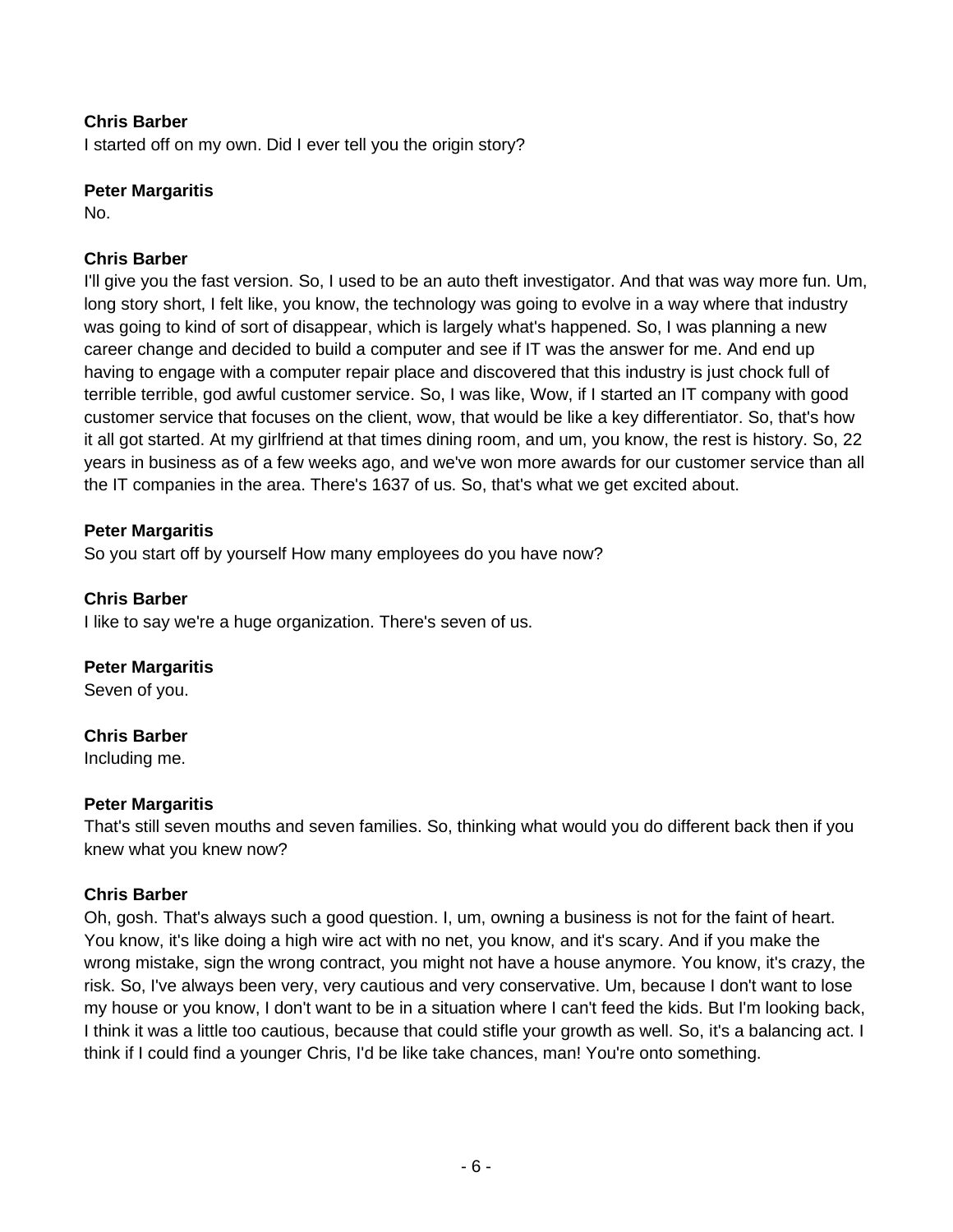Take some risks. But you know, like you said, it's Cheaper Than a Geek, and you the Chief Geek, and those professions that are typically more technical in nature, and tend to be more risk averse.

# **Chris Barber**

That's a good point.

# **Peter Margaritis**

Yeah, accountants...

# **Chris Barber**

Yeah, that's legit.

# **Peter Margaritis**

Even in their own businesses. And I think I kind of follow that same thing. I love taking risk. But I think when I first started this business, I didn't take enough risks.

# **Chris Barber**

Yeah.

# **Peter Margaritis**

And now, I'm trying to take more and I'm going okay, well, it's, you know, I fail a lot, but it's not as bad as I thought it was gonna be. That's the key. That was the key.

#### **Chris Barber**

That's the lesson I keep learning.

#### **Peter Margaritis**

Yeah.

# **Chris Barber**

It is not as bad as I thought it would be. Geez, I probably should have done that years ago. You know, every time I pick up, I'm like, well, that worked out and I should have done that years ago.

#### **Peter Margaritis**

Yes, absolutely. The gift that keeps on giving. Well, buddy, I appreciate your time. I know you're busy. And I will be getting up back into the Baltimore area, hopefully soon, actually, maybe even next week. And if I do get up that way, let's go meet at a restaurant and have a adult beverage or thirty or seven or just a couple. Ah, man. I truly appreciate it. Thanks so much.

#### **Chris Barber**

Thank you for having me, man.